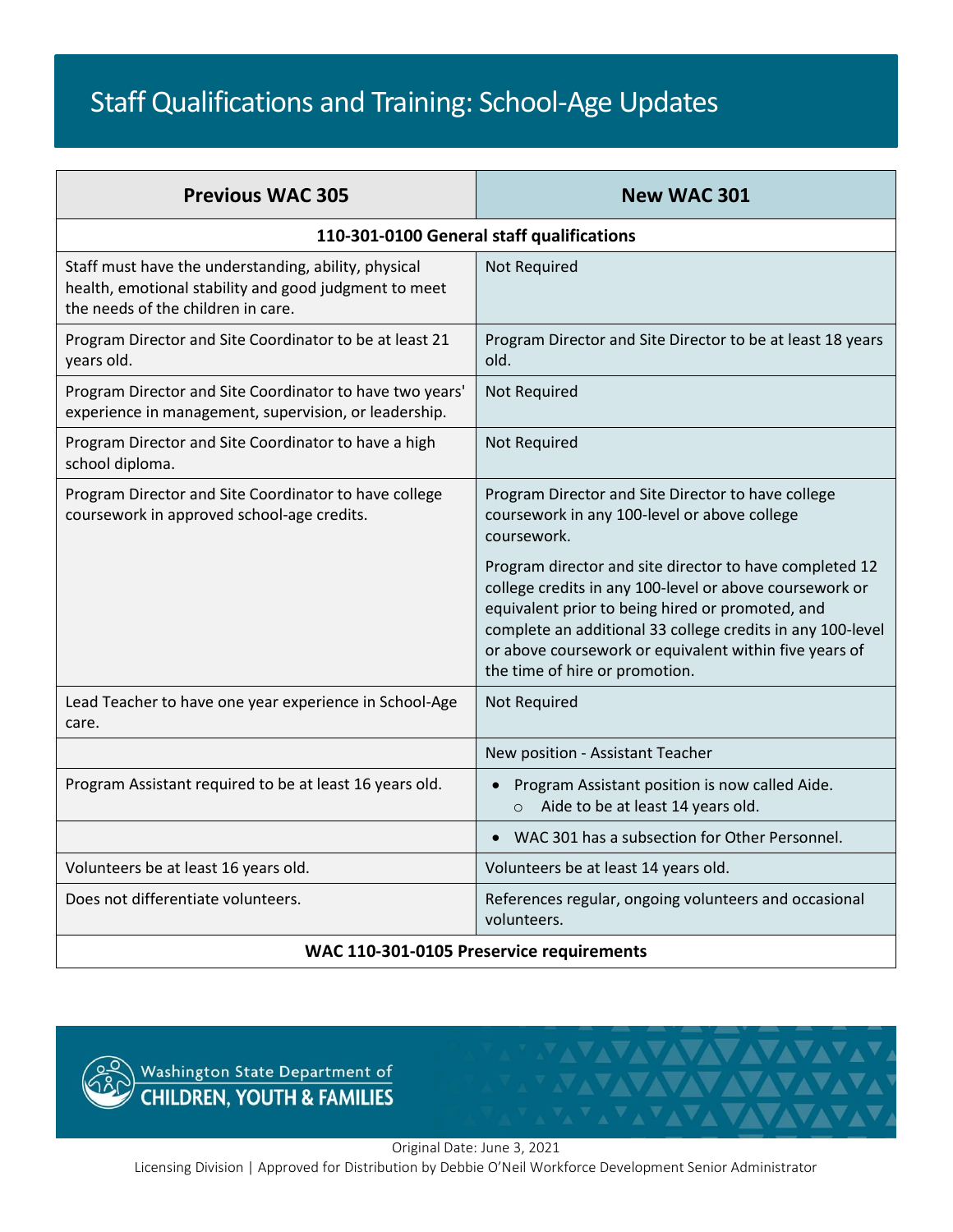| Program Director and Site Coordinator to complete<br>department orientation within six months of<br>employment or assuming the position.                                                                                                                                                                                                                                                                                                                                                                                                                                                                                                                                                                                                                                                                                                                                                                          | Program Director and Site Director to complete or be<br>registered in a department orientation prior to being in<br>charge of a school-age program.                                                                                                                                                                                                                                                                                                                                                                                                                                                                                                                     |  |
|-------------------------------------------------------------------------------------------------------------------------------------------------------------------------------------------------------------------------------------------------------------------------------------------------------------------------------------------------------------------------------------------------------------------------------------------------------------------------------------------------------------------------------------------------------------------------------------------------------------------------------------------------------------------------------------------------------------------------------------------------------------------------------------------------------------------------------------------------------------------------------------------------------------------|-------------------------------------------------------------------------------------------------------------------------------------------------------------------------------------------------------------------------------------------------------------------------------------------------------------------------------------------------------------------------------------------------------------------------------------------------------------------------------------------------------------------------------------------------------------------------------------------------------------------------------------------------------------------------|--|
| Current 110-305-1325 includes info about background<br>check fees.                                                                                                                                                                                                                                                                                                                                                                                                                                                                                                                                                                                                                                                                                                                                                                                                                                                | Updated 110-301 does not.                                                                                                                                                                                                                                                                                                                                                                                                                                                                                                                                                                                                                                               |  |
| WAC 110-301-0106 Training requirements                                                                                                                                                                                                                                                                                                                                                                                                                                                                                                                                                                                                                                                                                                                                                                                                                                                                            |                                                                                                                                                                                                                                                                                                                                                                                                                                                                                                                                                                                                                                                                         |  |
| The Director, Site Coordinator, and Lead Teacher must<br>complete the basic STARS training within three months of<br>assuming the position.                                                                                                                                                                                                                                                                                                                                                                                                                                                                                                                                                                                                                                                                                                                                                                       | Adds Assistant Teachers must complete the school-age<br>basics training.<br>(a) Prior to being granted a license;<br>(b) Prior to working unsupervised with children; or<br>(c) Within three months of the date this section becomes<br>effective if already employed or being promoted to a new<br>role.                                                                                                                                                                                                                                                                                                                                                               |  |
| If the Director, Site Coordinator, or Lead Teacher qualifies<br>for an exemption to the STARS training requirement, he<br>or she must request an exemption to the requirement<br>within 10 days of assuming the position.                                                                                                                                                                                                                                                                                                                                                                                                                                                                                                                                                                                                                                                                                         | No language related to STARS (school age basics)<br>exemption.                                                                                                                                                                                                                                                                                                                                                                                                                                                                                                                                                                                                          |  |
| No language related to some of the CCDF required<br>training.                                                                                                                                                                                                                                                                                                                                                                                                                                                                                                                                                                                                                                                                                                                                                                                                                                                     | School-age providers must complete the emergency<br>$\bullet$<br>preparedness training as approved or offered by the<br>department according to subsection (1) of this<br>section.<br>School-age providers must complete the serving<br>children experiencing homelessness training as<br>approved or offered by the department according to<br>subsection (1) of this section.<br>Program directors, site directors, and lead teachers<br>must complete the medication management and<br>administration training as approved or offered by<br>the department prior to giving medication to an<br>enrolled child, or as indicated in subsection (1) of<br>this section. |  |
| Each staff person must complete a one-time training<br>approved by Department of Health under chapter 70.24<br>RCW on the prevention and transmission of HIV/AIDS<br>(human immunodeficiency virus/acquired<br>immunodeficiency syndrome).<br>(2) The licensee must have a written bloodborne<br>pathogens exposure control plan that includes:<br>(a) A list of the staff and volunteers providing child care<br>who may be exposed to bloodborne pathogens; and<br>(b) Procedures for cleaning up bodily fluid spills (blood,<br>feces, nasal or eye discharge, saliva, urine, or vomit),<br>including the use of gloves, proper cleaning and<br>disinfecting of contaminated items, disposal of waste<br>materials, and handwashing.<br>(3) Staff must be trained in the bloodborne pathogens<br>exposure control plan annually and the licensee must<br>document this training in individual personnel files. | School-age providers who directly care for children must<br>complete the prevention of exposure to blood and body<br>fluids training that meets Washington State Department<br>of Labor and Industries' requirements prior to being<br>granted a license or working with children. This training<br>must be repeated pursuant to Washington State<br>Department of Labor and Industries regulations.                                                                                                                                                                                                                                                                    |  |